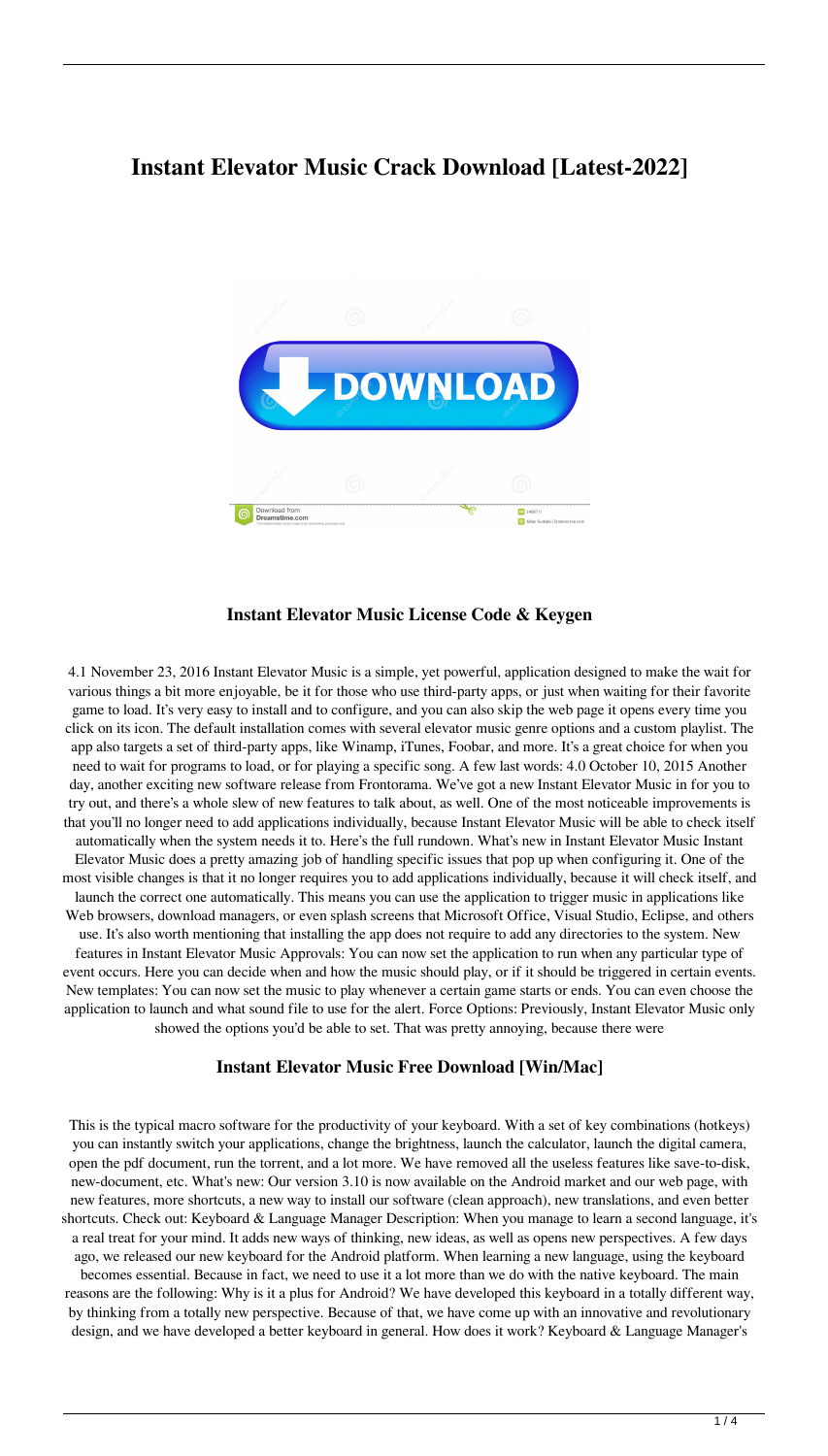main feature is to help you in your endeavor to learn a new language. But what is a keyboard? It's a tool which allows you to type a sentence, to write, to express your ideas in a simple, direct, fast, and intuitive way. But it's also the first time you use it, and because of that, you can expect a not fully optimized user experience. Nowadays, we have learned a lot about user experience and user interface design, and so we know exactly what the average user expects when using a keyboard. So we had to make sure that our new keyboard delivers great results, without taking away the full experience of our users. Therefore, when you buy the Keyboard & Language Manager, you get the following benefits: • Use the keyboard in many languages We have integrated our keyboard in more than 18 languages. 77a5ca646e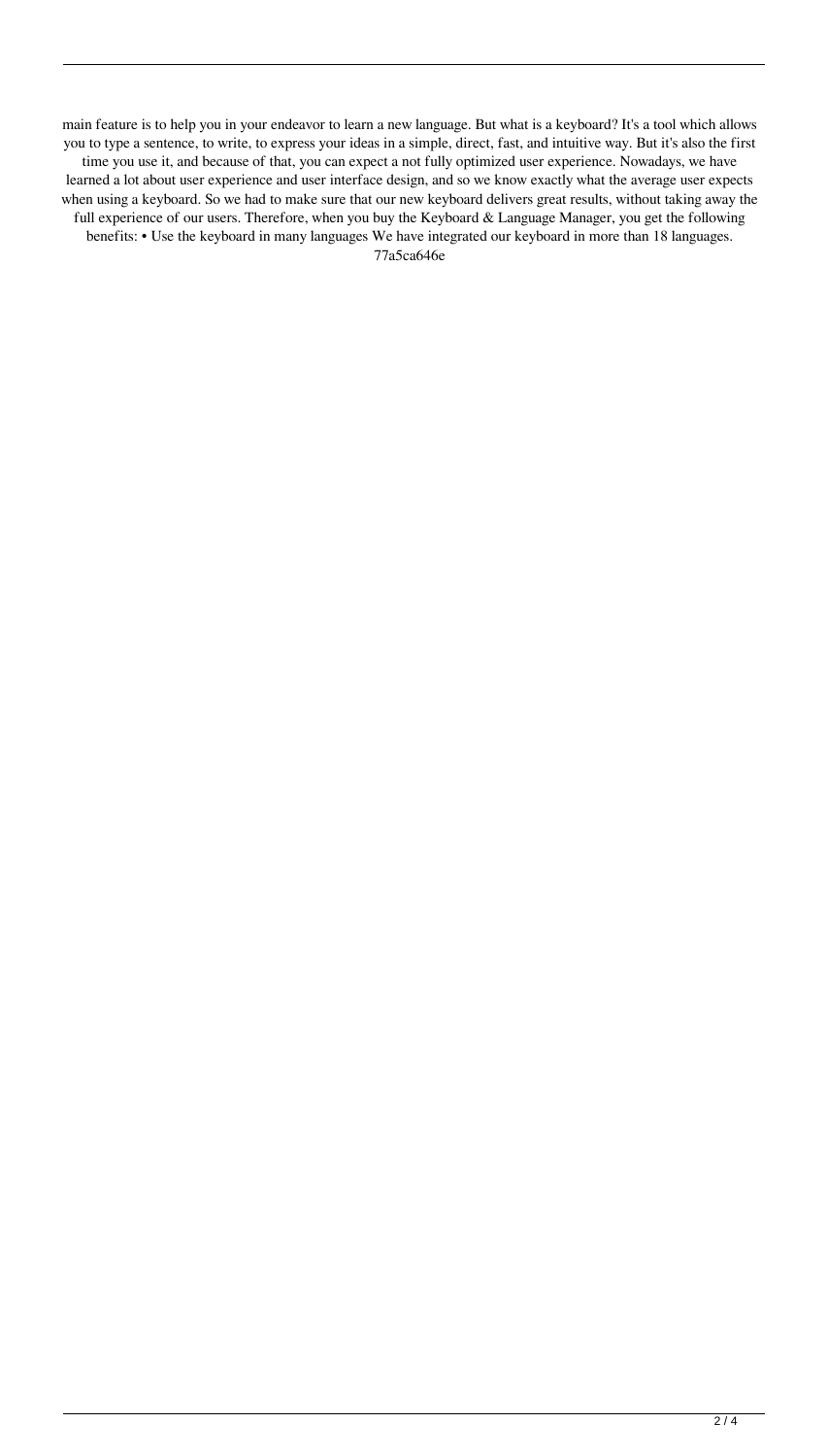## **Instant Elevator Music License Keygen Download For PC**

A very fast and easy to use alternative to iTunes and foobar -even better: no licensing for the App! TunesPicker contains no ads and no hidden charges. Just one simple price, pay once and use it forever! • In addition to this onetime-fee, you'll never be charged again for TunesPicker. • TunesPicker will never ask you to send your music files over the Internet, when you don't want to. • TunesPicker is fully functional on both OS X and Windows. • TunesPicker will never access your Apple Music library, or your music files without your permission. • TunesPicker includes over 12.000+ songs (not counting the 33 bonus songs) and will always be updated with the latest songs. • You can even add your own songs to the collection. • You can use your TunesPicker on any device! • TunesPicker includes an auto-playlist feature, if you don't want to pick your music manually. • With TunesPicker you can use your Apple Music and Spotify Premium subscriptions, your iTunes Match, and last.fm etc. • And best of all: you don't have to send your music files to TunesPicker, TunesPicker doesn't need your file-IDs or other identification data. Please send your feedback and suggestions to us directly at support@tonespicker.de. You can also check out our home page on www.TunesPicker.com for more information about this App, or follow us on twitter @tonespickerapp. Customize display format and user interface With the latest update, the app has gained support for the Material Design specification. This means that the user interface of the application can now be fully customized. The original material design theme is included, as well as a dark and light variant. The result is a fully custom user interface that fits perfectly with any device. Advanced settings There are many different settings available, and it's possible to configure how the player handles playback of songs. Hovering over a song will open up the context menu, which gives the option to pause the playback, play it backwards, adjust volume, skip to the next or previous song, etc. It's also possible to configure a playlist for the player, and include or exclude certain

### **What's New in the?**

Tiny, fast and highly configurable elevator music player is a solution for Windows XP/Vista/7. No other application fits your requirements as well. Details: Made by Scopacore® ( The CoolSoft Elevator Music Maker is a quality utility to create and launch elevator music on demand. This is a standalone application, so you won't find it on the Microsoft Windows Software Center. When the program launches, it gives you the choice of accessing several pre-defined playlists or building your own custom playlist. The application itself is quite easy to use, and should provide plenty of support for anyone. What's in the box? This utility includes a basic set of features. For instance, you're able to select a song from your MP3 collection, create a custom playlist, and save the work. For the most part, however, the program does exactly what it sets out to do. The coolest thing about it, however, is that it launches the audio files directly. As a result, you don't need to install any other program in order to create elevator music. For instance, it comes with the ability to play an MP3 or WAV file. Furthermore, the program doesn't have the tendency to consume a lot of system resources. As a matter of fact, you'll be able to create elevator music with few interrupts. Who's it for? Basically, anyone who wants to create his own elevator music. It's a small, fast, and easy-to-use program, and it doesn't require much technical know-how. The Bottom Line The CoolSoft Elevator Music Maker is a high quality music player that lets you create your own music and play it whenever you need. Not only is it easy to use, but it comes with a lot of features. If you're looking for a program that lets you make your own elevator music, then give this tool a shot. CoolSoft Elevator Music Maker is a quality utility to create and launch elevator music on demand. This is a standalone application, so you won't find it on the Microsoft Windows Software Center. When the program launches, it gives you the choice of accessing several pre-defined playlists or building your own custom playlist. The application itself is quite easy to use, and should provide plenty of support for anyone. What's in the box? This utility includes a basic set of features. For instance, you're able to select a song from your MP3 collection, create a custom playlist, and save the